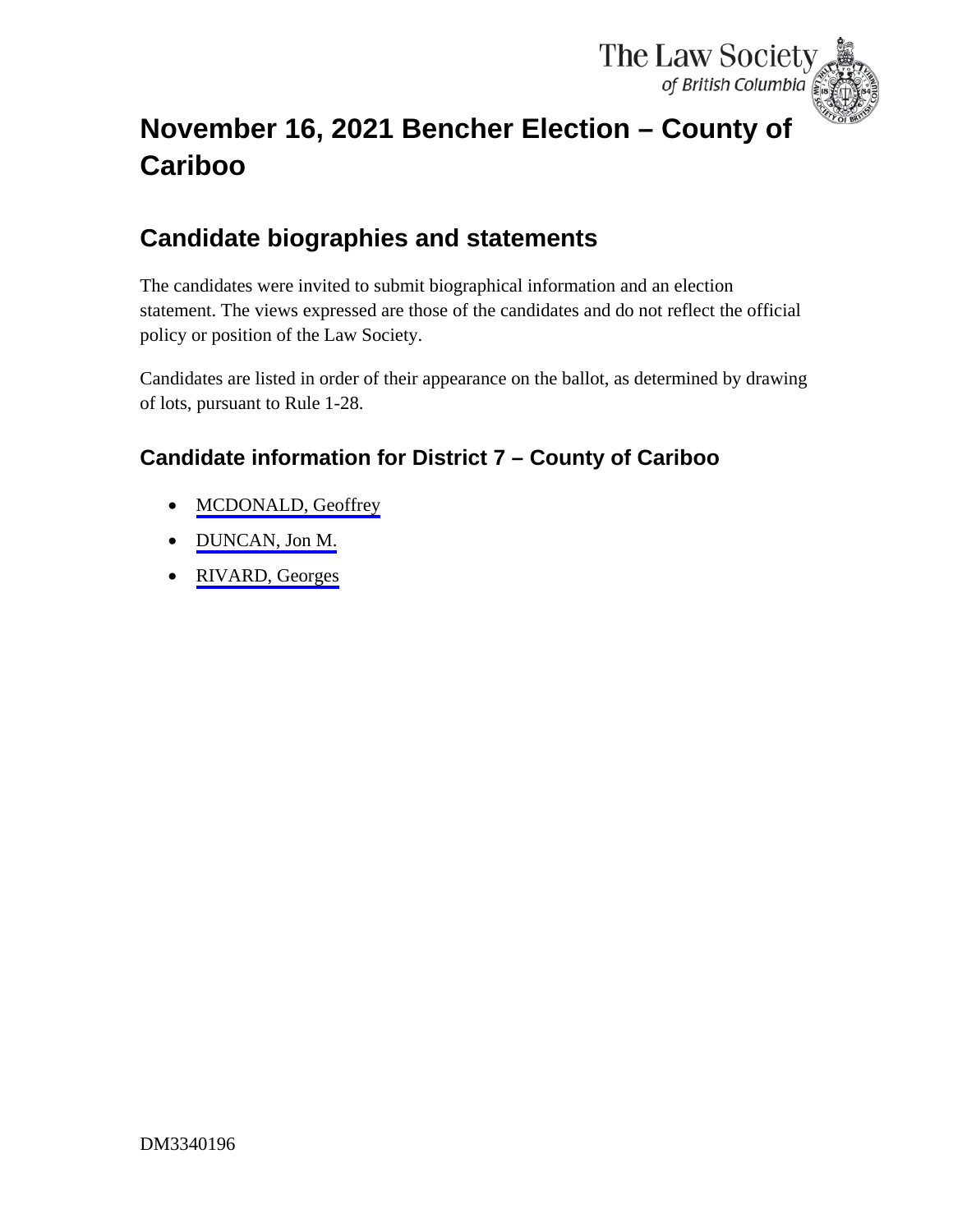<span id="page-1-0"></span>

### **MCDONALD, Geoffrey**

Called to the Bar: 2006

BC Prosecution Service

Email: [geoffrey.mcdonald@gov.bc.ca](mailto:geoffrey.mcdonald@gov.bc.ca)

#### **BIOGRAPHICAL INFORMATION**

I am a barrister based in Prince George, BC. After articling with and was the associate of Richard Gibbs, QC before joining the Prince George Crown Counsel office 2007. My practice is a mix of trial and appellate work in criminal and regulatory matters. I have had the honour of being your bencher for the past four years. I am a proud member of the Canadian Bar Association.

I am the creator of the Prince George Law Talks – a yearly law conference that provides the northern bar with an economical access to required legal education and (more importantly) an opportunity to interact with the colleagues.

I am a former president of the Prince George Bar Association.

#### **ELECTION STATEMENT**

I hope you will support me in continuing as your Bencher. I have a history of service to the northern bar. I created and continue to run the Prince George Law Talks. I have served as President of the Prince George Bar Association.

I am a strong advocate at the Bencher table for the northern bar. As Bencher I continue to raise issues that affect the practice of law in our region and bring a northern view. I am especially passionate about access to justice and legal resources issues in the north. Seeking additional Law Society support for our northern lawyers and firms is key to enabling our bar to continue to serve our communities well. I am a strong defender of the need for our profession to remain independent and self-regulating. It is lawyers who must regulate the practice of law.

I have a proven record of leadership and service. I am always available to you - just call (7783495451). I hope I can count on your support.

[[Return to Candidates list](#page-0-0)]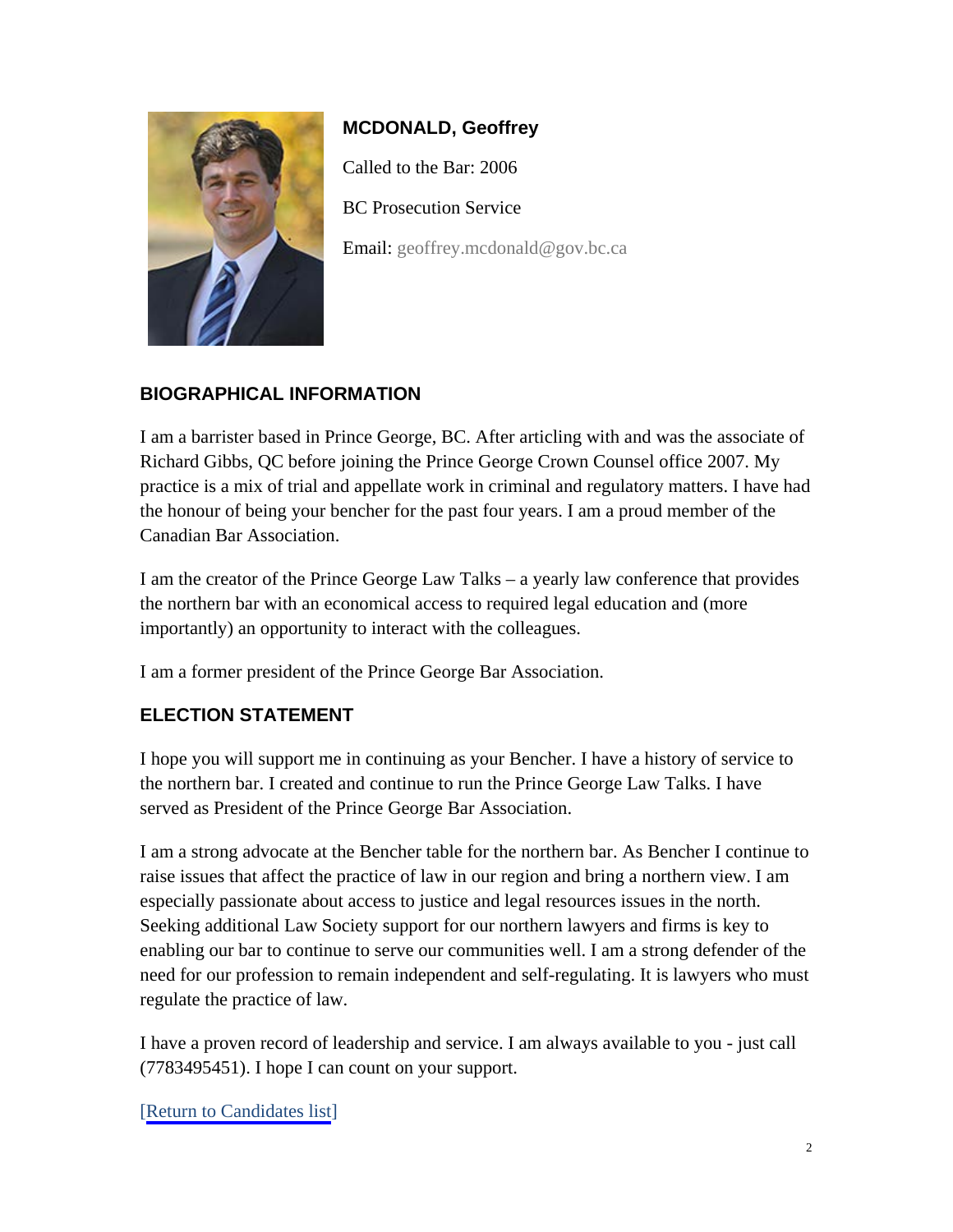<span id="page-2-0"></span>

**DUNCAN, Jon M.** Called to the Bar: 2002 Jon M. Duncan Law Corporation Email: [jonduncan@jmd-law.ca](mailto:jonduncan@jmd-law.ca) Website: [www.jmd-law.ca](https://jmd-law.ca/lawyer/)

#### **BIOGRAPHICAL INFORMATION**

Jon Duncan was born and raised in Stirling, Alberta, a small farming community south of Lethbridge. After graduating from the University of Victoria in December 2000, he articled in Prince George and began practicing law in Prince George in February 2002. He has practiced in and around Prince George ever since.

He currently practices civil and criminal litigation at Jon M. Duncan Law Corporation, a general service law firm with five other associates.

Jon has been married for 20 years and has 3 teenage children.

When not at work, his hobbies include fishing, woodworking and politics. He is actively involved in both the community and his church.

Jon is a member of the Prince George Bar Association, the Canadian Bar Association, the Trial Lawyers Association of British Columbia and has served multiple terms as Treasurer of the Prince George Bar Association and two terms as a Governor of the Trial Lawyers Association Board of Governors.

#### **ELECTION STATEMENT**

I practice almost exclusively in civil and criminal litigation. For the most part, I work in and around Prince George. As a result, I understand the needs of judicial system participants in smaller regional centers and in rural northern BC.

Many of these participants lack easy or effective access to the judicial system. A growing number cannot afford legal representation. Or they simply live too far away from a courthouse or a law office capable of assisting them.

Some of this can be easily addressed by permanently adopting new technologies such as video conferencing and e-filing. Microsoft Teams and Zoom are not the only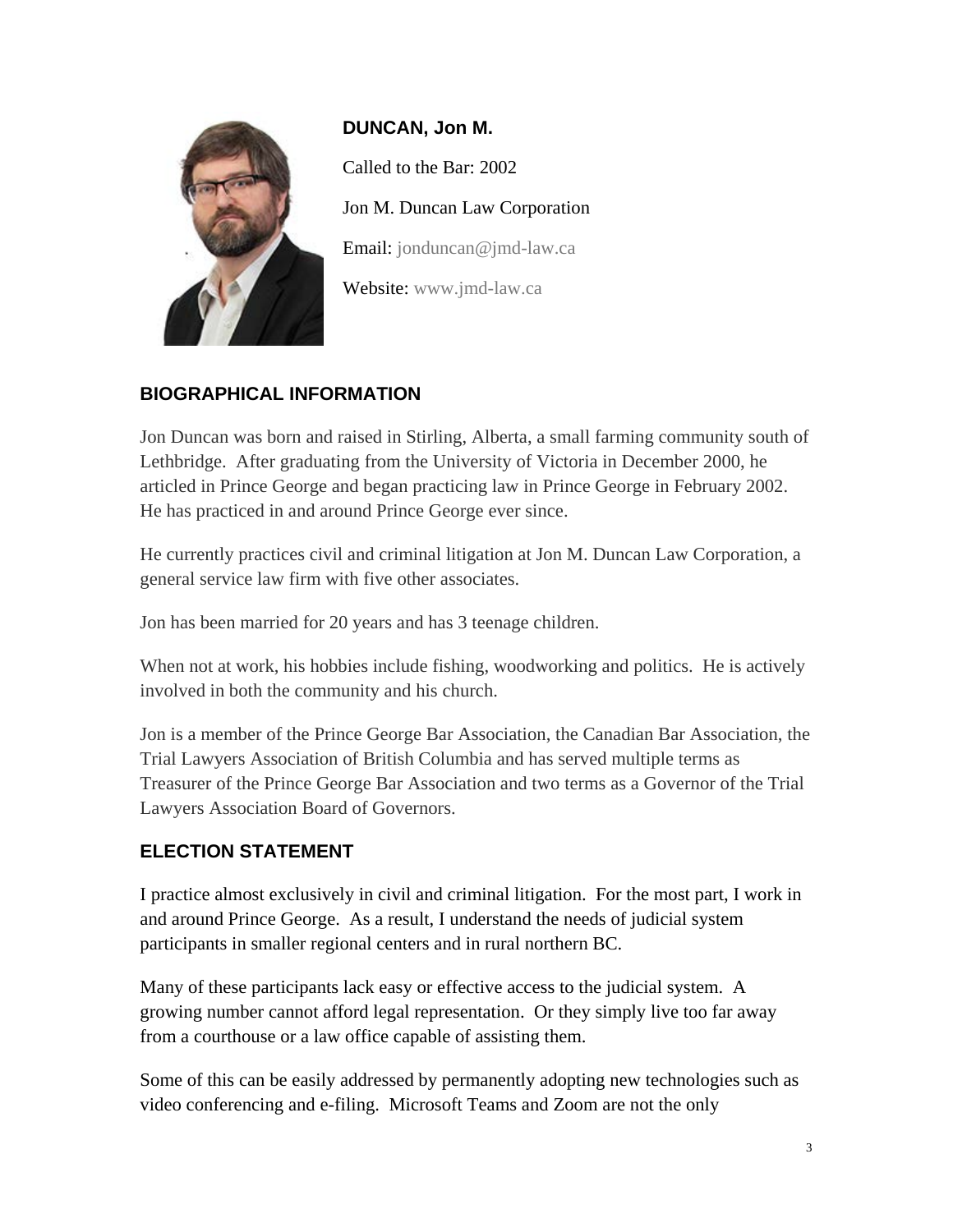technologies available to improve access. There are also secure signing tools to allow remote signing of legal documents. There are also better technologies for filing of court documents. Convincing lawyers to adopt these technologies is not enough. We also need to persuade the judiciary. We also need to work together to carefully craft new court rules that make permanent the ability to work remotely, to take affidavits from clients who live long distances from us, and to clarify and expand use of video conferencing in court rooms and discovery.

Another important solution is the creation of a comprehensive legal aid system available for low-income earners. Our current system is woefully inadequate to meet the needs of most people who need legal assistance. It needs to be fixed. The approach many have suggested is a requirement to offer more pro-bono or take on more legal aid files. This solution fails to account for the significant pro bono services we already provide. More importantly, it fails to recognize the growing number of consumers in the north who can't even find a lawyer, pro bono or otherwise. We need to come up with a more comprehensive solution.

As our most recent AGM illustrates, there appears to be little understanding of the unique issues faced by legal practitioners outside the lower mainland. While ensuring proper pronouns are used in courts is an important goal, the suggestion that a future resolution requires 50 or more signatures before it can be debated shows how out of touch our benchers have become with the real issues faced in regional centers and rural BC.

The real issue faced in northern BC is access, plain and simple. The courts are becoming more centralized not less. We have less and less sitting judges throughout the north. We have endured a litany of court closures in rural areas. Many of our current court registries in northern BC are extremely limited in the amount of sitting time available to litigants. Trials are routinely cancelled as a result. We are also seeing a significant decline of new recruits wanting to work in the north.

These are the real issues I hope to address one way or another if elected as a bencher on behalf of my fellow colleagues in the Cariboo District.

[[Return to Candidates list](#page-0-0)]